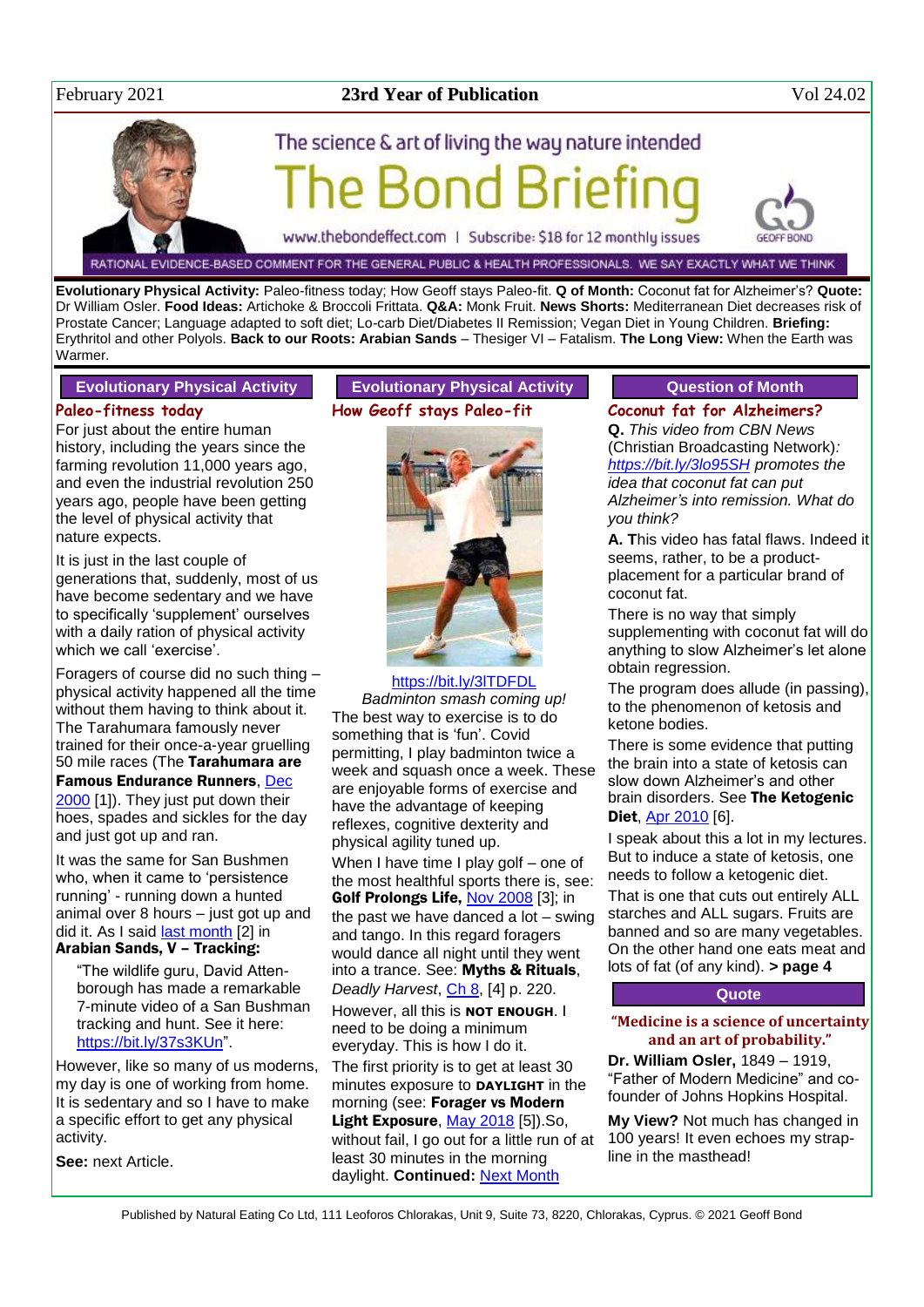# February 2021 **The Bond Briefing Page 2 of 4** Page 2 of 4

## **Food Ideas**

## **Artichoke and Broccoli Frittata Yield: 10 servings**



*<https://bit.ly/3ssMAi0>*

*This is a delicious and nutritious vegetable omelette with, what the heck, some non-conforming cheese!* olive oil spray

130g (4 $\frac{1}{2}$ oz) red onion, chopped

30g (1oz) spring onions, thin sliced

- 3 cloves garlic, minced
- 250g ( $8\frac{3}{4}$ oz) artichoke hearts (frozen or fresh), chopped

salt + pepper to taste

- 4-8 Tablespoons vegetable broth, as needed
- 210g ( $7\frac{1}{2}$ oz) broccoli florets
- 8 eggs
- 1 pinch of nutmeg
- 1 cup almond milk

100g ( $3\frac{1}{2}$ oz) almond flour

120g (4 $\frac{1}{4}$ oz) shredded cheddar optional: sweet pepper and aubergine paste

- 1. Spray a large frying pan with the olive oil and sauté the onion, until soft and translucent, but not brown. Stir in the green onions and garlic. Sauté for another few minutes.
- 2. Mix in the artichokes and sauté until cooked. Salt and pepper to taste.
- 3. Meanwhile heat the vegetable broth and cook the broccoli florets apart until cooked, but still crispy. Salt and pepper to taste.
- 4. Fill artichoke mixture and broccoli into a big oiled baking dish.
- 5. In a large bowl, combine eggs, salt + pepper, nutmeg and almond milk. Whisk until well beaten.
- 6. Mix in the almond flour and 60g of the cheddar cheese.
- Optional: stir in the sweet pepper and aubergine paste.

**7.** Pour egg mixture over the veggies and sprinkle remaining cheddar cheese over the top. **8.** Bake in a hot oven at 320°F (160ºC) for about 40 minutes or until the eggs are done. Place under the broiler until cheese is golden.

#### **Questions**

#### **Monk-fruit**



Monk Fruit:<https://bit.ly/3qVDiK1> *Credit: Badagnani [7]*

**Q.** *Our local health-food store has a new arrival – dried monk fruit. Also monk fruit extract as a sweetener. What do you make of it? Does it contain erythritol?*

**A.** Monk fruit has its origins in China and, the dried fruit has been used for at least 3 centuries in traditional herbal medicine. However, it does have some strong off-flavors so it's not for the faint hearted.

Nevertheless, various recent studies find that monk-fruit has compounds with useful medical effects. [8]. It has powerful antioxidants, promotes blood circulation, is helpful to diabetics, is anti-bacterial, and supports the immune system. It improves liver function and has anticancer and anti-fatigue properties. **Intense Sweetener:** Interestingly,

monk fruit has intense sweeteners called 'mogrosides'. They are similar to the glycosides in stevia and, like stevia, they are some 200 times as sweet as sugar.

Mogrosides pass through the digestive track virtually unaltered although the microbiome transforms some of it. It is categorized as having zero GI and zero calories.

**Erythritol:** Stand-alone monk-fruit sweetener does not have any erythritol in it. However, many manufacturers blend it with bulk dietary fibers, like inulin and, yes, erythritol. (see Erythritol, page 3). Their purpose is to make erythritol as

sweet and bulky as sugar and to mask the off-flavors of mogrosides.

**Toxicology:** Is monk-fruit safe? Studies so far don't find many significant drawbacks [9]. The FDA categorizes it as 'Generally Recognized as Safe'. Canada followed suit recently, and the European Union is also expected to give its blessing any time now.

**My View?** We have not used monkfruit personally but, on paper, it seems to be a useful addition to the armory of alternative low-calorie, intense sweeteners.

#### **News Shorts**

#### **"Mediterranean" Diet decreases risk of Prostate Cancer**

A study published in *'Cancer*'' finds that those men who most closely followed a Mediterranean diet were least likely to develop prostate cancer [10].

Says lead researcher, Justin Gregg MD: "a diet rich in plant foods, fish and a healthy balance of monounsaturated fats may be beneficial for men diagnosed with early-stage prostate cancer"

**My View?** Compared to breast cancer, prostate cancer is the poor relation when it comes to research into lifestyle causes. Prostate cancer is unknown in foragers and it is clear that living like nature intended is the way to go.

The Mediterranean diet is a good halfway house to the ideal Paleo diet and this study shows that it is also a halfway house to preventing and regressing prostate cancer. See also: [11,12,13,14,15,16,17,18].

**Language Adapted to Soft Diet**



In Your Jaws are what you Chew, [Aug 2011](http://www.naturaleater.com/newsletter-archive/NEWS-2011/NEWS-2011-08.pdf) [19], I relate how paleodentists like Dr Kevin Boyd are fingering the habit of eating a **UNIQUELY SOFT FOOD INDUSTRIAL DIET** for the rising prevalence of crooked teeth, narrow palates and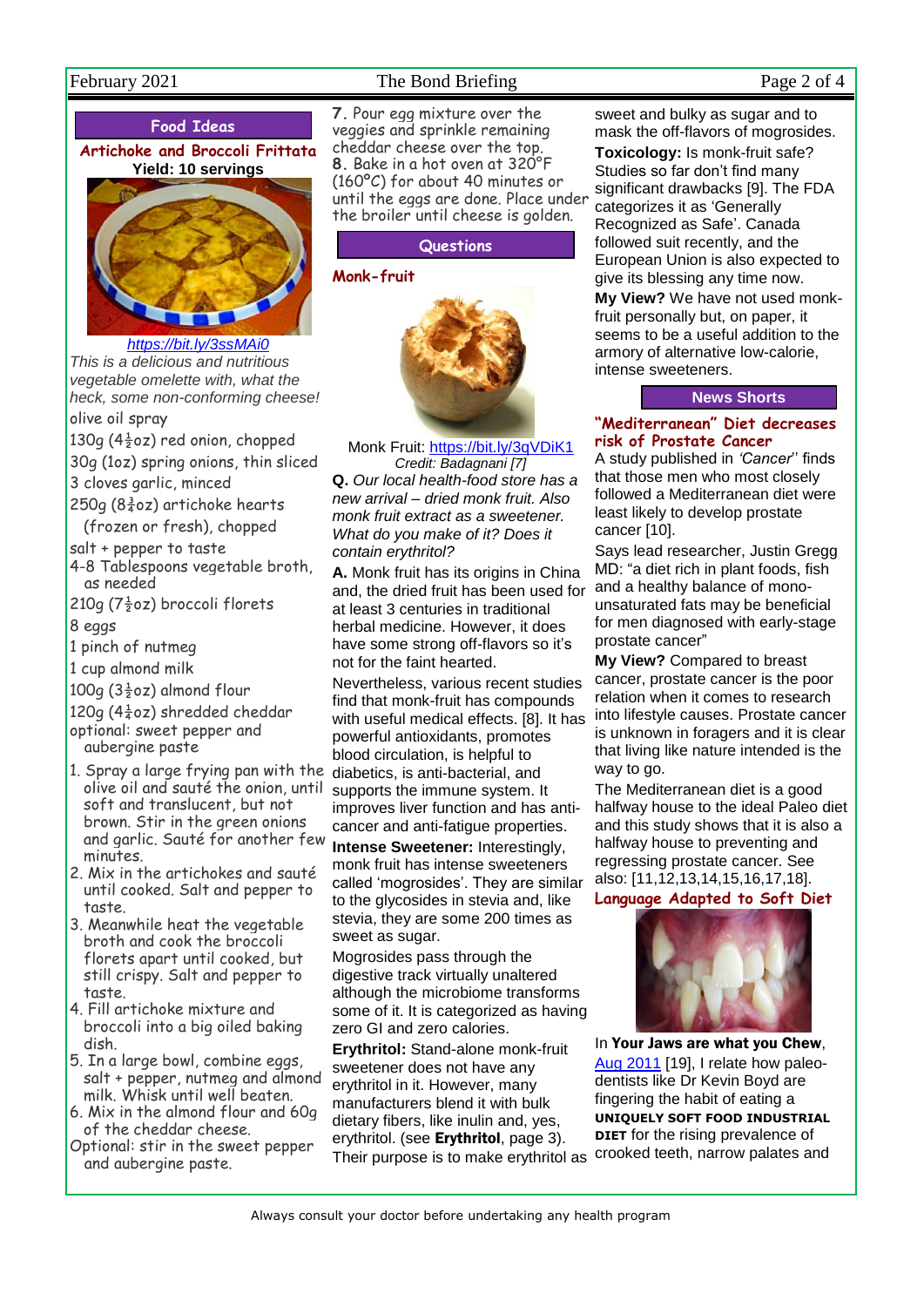## February 2021 **The Bond Briefing** Page 3 of 4

underdeveloped jaws ("malocclusions") in modern citizens.

Dr Boyd is looking at how the shapes of jaws changed since the industrial revolution, that is, the last couple of hundred years.

However, language researchers have looked back to hunter gatherer times to see how changes in jaw shape have influenced the sounds that are easily produced – and so changed the pronunciation of language. [20]

They find that hunter-gatherers (HG) have lower jaws which project more than ours such that the front incisors meet edge-to-edge (left image). In contrast modern westerners have some 'overbite' (right image).



Interestingly, foragers have more difficulty than we do in making 'labial' sounds such as the difference between 'f' and 'v'. Indeed, the 'f' sound is almost absent in Australian Aborigine languages.

Famously, Freddie Mercury, who had four extra teeth and an enormous overbite, attributes this deformity to his highly distinctive singing.

Likewise, in English, sounds like the 'g' in 'beige' are rare compared to the 's' in 'base'. The cockney 'glottal stop' which replaces 't' (they say bu'er instead of 'butter') seems to be also an adaptation to what is easier to pronounce.

**My View?** This is an interesting curiosity, but the central message remains. We should be eating chewy food to keep our palates, jaws, and jaw muscles literally 'in good shape'!

#### **Lo-carb diet/Diabetes II remission**

A study of studies published in the UK doctors trade magazine, BMJ, finds, surprise surprise, that a low carbohydrate diet (25% of calories) is effective in obtaining remission of type II diabetes [21]. A **VERY** low carbohydrate diet (10% of calories) is even more effective.

**My View?** Frustratingly, and in common with frequent sloppiness in similar reporting, the authors fail to define what they mean by 'carbohydrate'. See: More about Carbohydrates, [July 2019](http://www.naturaleater.com/NEWSLETTER-ARCHIVE/NEWS-2019/news-2019-07.pdf) [22].

The words 'starch' and 'sugar' are completely absent from their article. However, reading between the lines, these are clearly what they mean by 'carbs'.

Having said all that, this article is an example of reinventing the wheel and I'm surprised that a prestigious journal gave it house-room. We've known for decades that starches and As a dietary fibre, erythritol passes sugars (along with obesity) are the root-cause of diabetes II.

For example, Prof. Kerin O'Dea, of the University of South Australia returned a cohort of diabetic Aborigines to live their ancestral life in the Bush. They got full remission after 7 weeks. See: Food for Diabetics, [Aug 2013](http://www.naturaleater.com/newsletter-archive/NEWS-2013/NEWS-2013-08.pdf) [23].

#### **Vegan Diet in Young Children**

Researchers recruited the children of vegan families for one of the first studies on the micronutrient status of vegan youngsters [24],

They found that the youngsters were deficient in vitamin D (in spite of supplementation), vitamin A, essential proteins, and DHA (the 'fish' oil essential for brain health).

On the other hand, thanks to supplementation, they were sufficient in vitamin B12 and iodine.

The researchers also observed that some children would need supplementation of calcium, zinc and in his gruelling travels vitamin B2 (riboflavin).

In contrast, the youngsters had good levels of **FOLATE** in their blood. As we naturally made them fatalists; so have pointed out on many occasions, folate is found in **FOLIAGE**. These kids were eating up their greens!

**My View?** The vegan diet is not a human diet and to inflict in on youngsters could almost be called child abuse. See: [25,26,27].

All that being said, there is a way to eat a vegan diet but with very strict precautions. See: Practising Paleo-Veganism, [April 2017](http://www.naturaleater.com/NEWSLETTER-ARCHIVE/NEWS-2017/NEWS-2017-04.pdf) [28]

## **Briefing**

## **Erythritol and other Polyols**

In our #BondBriefings and in our recipes, we mention the sugar called Erythritol. Many readers would like to know more about it.

Briefly, it is a dietary fiber in the same family as xylitol and maltitol. This family is called 'polyols' or 'sugar alcohols'.

It occurs naturally in a wide variety of plants and it is often extracted from them. However, biochemical processes are gaining favor.

demonstrated it graphically when she maltitol and xylitol, it does not have a undigested through the gut and is only mildly used by colon bacteria. It nevertheless is a useful agent for gut health. Unlike some polyols such as laxative effect.

> Erythritol has about three-quarters the sweetness of cane sugar. For some, it also has a metallic aftertaste. For this reason it is often combined with other low glycemic sweeteners such as stevia and xylitol. See: Sugar & Sugar Alternatives, [Dec 2014](http://www.naturaleater.com/newsletter-archive/NEWS-2014/NEWS-2014-12.pdf) [29].

Nevertheless, we find that when used in baking, erythritol does not have any disagreeable aftertaste. On the other hand, with its bulk and crystals similar to sugar, erythritol is a useful sugar replacement. See Monk Fruit page 2

#### **Back to our Roots**

**Arabian Sands – Thesiger VI Fatalism.** 

Thesiger soon found with the Bedu that: "Their way of life,



much was beyond their control. It was impossible for them to provide for a tomorrow when everything depended on a chance fall of rain… or any one of a hundred chance happenings could leave them destitute or dead."

This fatalism makes them "indifferent to human life" and they can be as "callous about their own suffering as they are about the sufferings of others and of animals."